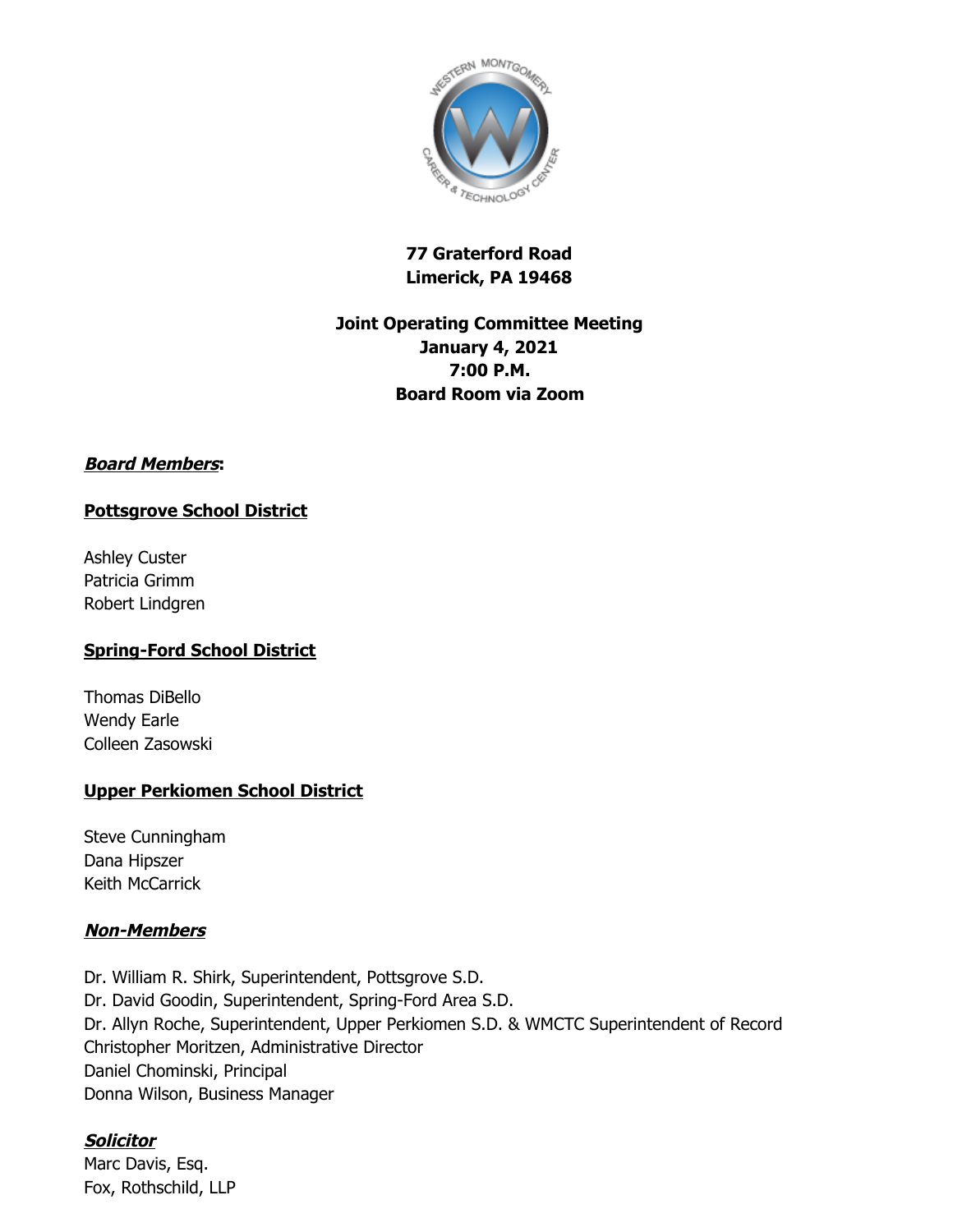## **AGENDA**

# **I. Call to Order**

A. Approval of JOC Minutes of November 2, 2020 Meeting **(Appendix A)**

## **II. Administrative Director Discussion/Information Items**

- A. Open House
- B. General Update

### **III. Public Comments on Agenda Items**

#### **IV. Presentations**

#### **V. Committee Reports**

- A. Superintendent of Record's Report Dr. Allyn Roche
- B. Business Manager's Report Ms. Donna Wilson
- C. Principal's Report Mr. Dan Chominski
- D. Board Secretary's Report Mr. Keith McCarrick
- E. Solicitor's Report Mr. Marc Davis, Esq.

#### **VI. Action Agenda**

- A. Personnel:
	- 1. Superintendent of Record:

The Administration recommends approving the appointment of Dr. Allyn Roche, Superintendent, Upper Perkiomen S.D, to the position of Superintendent of Record for a two-year term starting in January, 2021 at an \$8,400 stipend per year.

Motion by \_\_\_\_\_\_\_\_\_\_\_\_\_\_\_\_\_\_\_\_\_\_\_\_\_\_\_\_ , seconded by \_\_\_\_\_\_\_\_\_\_\_\_\_\_\_\_\_\_\_\_\_\_\_ to: approve the appointment of Dr. Allyn Roche, Superintendent, Upper Perkiomen S.D, to the position of Superintendent of Record for a two-year term starting in January, 2021 at an \$8,400 stipend per year.

2. Resignations:

The Administration recommends a motion to accept the resignation of Zachary Charles, Maintenance Supervisor, as of December 11, 2020.

Motion by \_\_\_\_\_\_\_\_\_\_\_\_\_\_\_\_\_\_\_\_\_\_\_\_\_\_\_\_ , seconded by \_\_\_\_\_\_\_\_\_\_\_\_\_\_\_\_\_\_\_\_\_\_\_ to: approve the Resignation as presented.

3. Appointments:

The Administration recommends approving the appointment of Ed Plowfield, as Maintenance Supervisor, effective December 14, 2020. Compensation is set at \$60,000/yr. with benefits.

Motion by \_\_\_\_\_\_\_\_\_\_\_\_\_\_\_\_\_\_\_\_\_\_\_\_\_\_\_\_ , seconded by \_\_\_\_\_\_\_\_\_\_\_\_\_\_\_\_\_\_\_\_\_\_\_ to: approve the Appointment as presented.